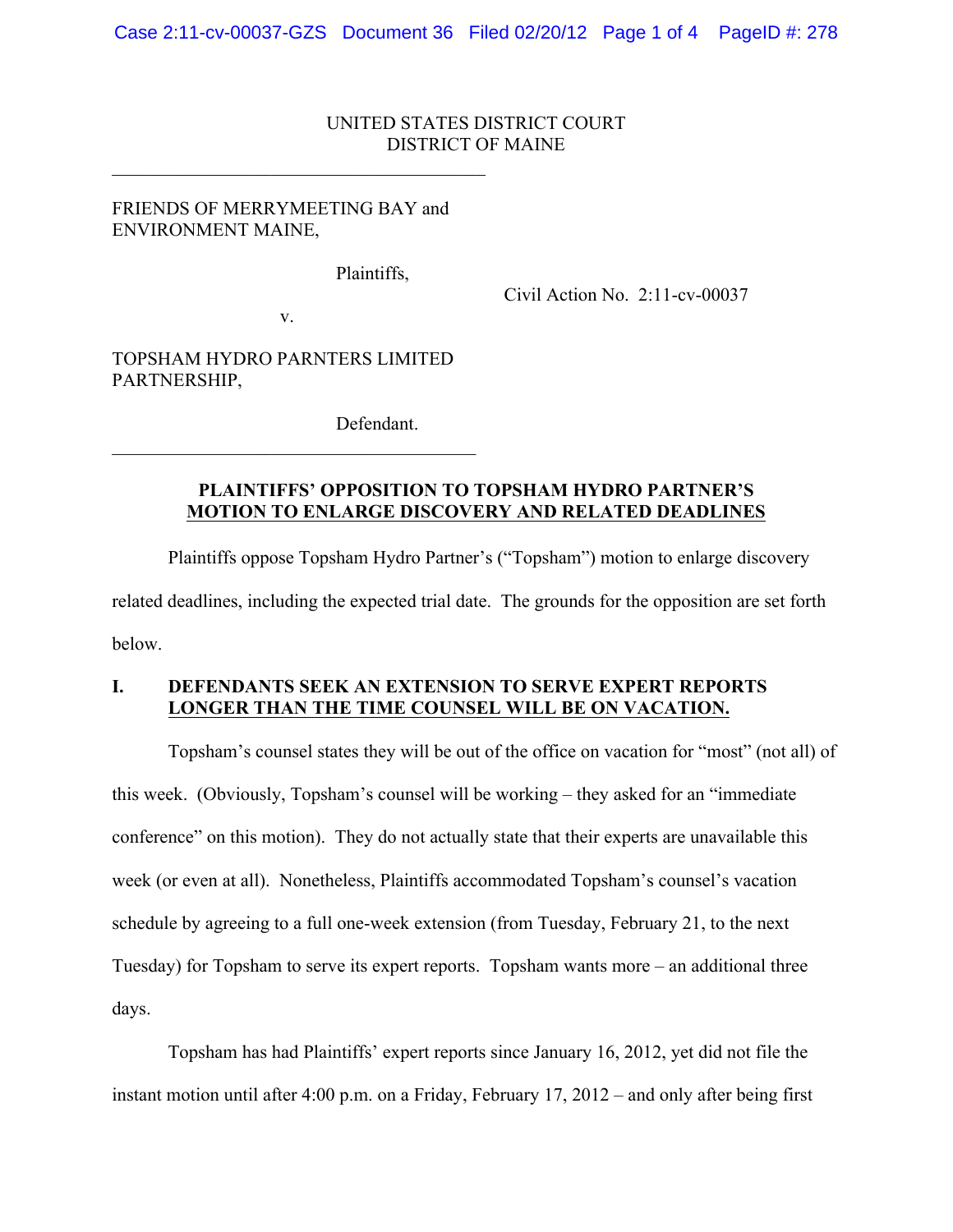contacted by the Court to respond to NextEra's motion for an extension.<sup>1</sup> By asking for an immediate conference with the Court, Topsham necessitated Plaintiff's counsel (who is visiting his parents out of town over President's Day weekend) to draft this opposition on a holiday weekend. Such is life and litigation. This case is heading towards trial. It is time for Defendants to file their expert reports so Plaintiffs can depose the experts and move on.

### **II. THE PRETRIAL AND TRIAL SCHEDULE SHOULD NOT BE CHANGED.**

Topsham wants to enlarge the pretrial deadlines and the trial date because there will be a lot of depositions to take. This is unfair. *Neither Topsham nor any Defendant in any of the other three related cases has noticed any depositions, or even asked Plaintiffs' counsel to schedule any depositions.* By contrast, in the four cases, Plaintiffs have thus far deposed Defendants in one of the cases, noticed the deposition of Defendants in the three other cases, deposed a consultant for two of the Defendants, and issued subpoenas for two more consultant depositions. (Plaintiffs have not noticed depositions of Defendants' experts because they do not yet know who they are and have not received their reports).

By hanging back and not scheduling depositions, Topsham has created a self-imposed logjam at the end of the discovery period. Topsham (and the other Defendants) should not be rewarded for, and Plaintiffs' interest in a speedy resolution should not be prejudiced by, in the words of one court, a "rope-a-dope approach." Driver v. Town of Richmond, 570 F. Supp. 2d 269, 272 (D. R.I. 2008).

There certainly was nothing preventing Defendants from taking depositions within the last month. For instance, one of Plaintiffs' experts, Maximilian Chang, will testify that should the Court order a shutdown of turbines during salmon migration periods, there would be no

 $<sup>1</sup>$  Plaintiffs note that the NextEra defendants did not ask for an extension of the trial date.</sup>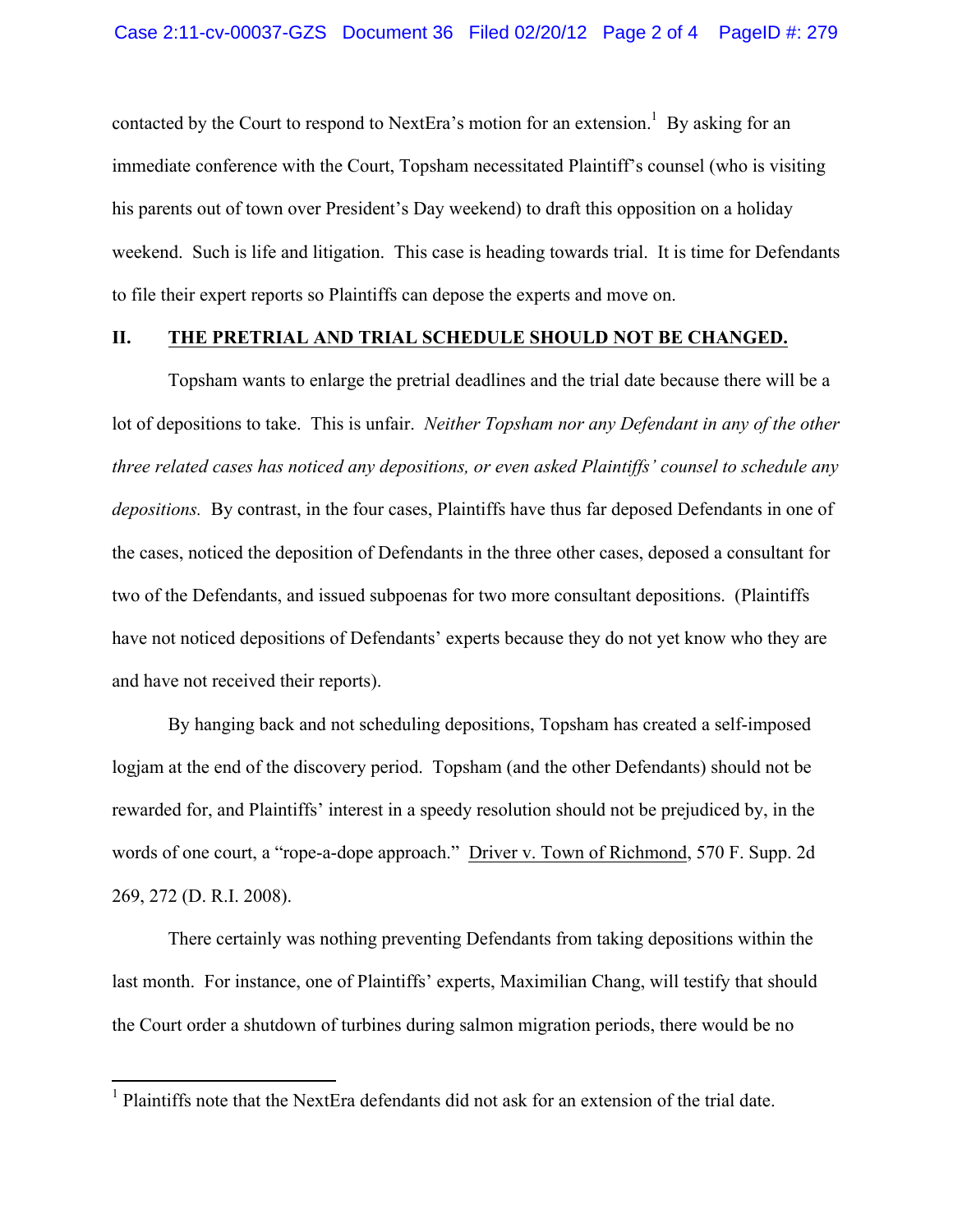adverse impact to the New England electric power grid or the local electric system within Maine. Defendants certainly are not awaiting any additional information to take Mr. Chang's deposition. Yet Plaintiffs have not heard from Defendants about a deposition of Mr. Chang.

As for the number of documents in this case, almost all of the documents Plaintiffs produced were either (1) publicly available documents obtained through FOIA requests from the very agencies Topsham regularly deals with, or (2) from Topsham's own consultant, HDR. Topsham is thus already fully aware of their contents (or at least could have been, if they were interested) and review of these documents should not occasion any delay.

The fact is, Plaintiffs' experts had to submit their reports without benefit of many of Defendant's documents. Topsham is engaged in a "rolling" production over the course of months, the most recent of which occurred on February 16, 2012. Topsham will probably produce more documents between now and trial as they are newly generated, and Plaintiffs will have to live with that. Again, that is simply the nature of litigation.

Lastly, a trial delay will cause additional harm to the endangered salmon. Biologist Jeffrey Hutchings, who specializes in recovery of endangered fish populations, has submitted an expert report (summarizing the testimony he plans to give at trial) stating that "[g]iven the exceedingly low numbers of returning adults to the SHRU, most notably of fish of wild origin, the loss of a single smolt, or of a single adult, to human-induced causes is significant." Hutchings Report, p.2 (attached as Exhibit 1 to the Declaration of David A. Nicholas in opposition to Defendant's renewed motion for a stay, Docket No. 34-2). Accordingly, the trial of this action should be kept on its current schedule.